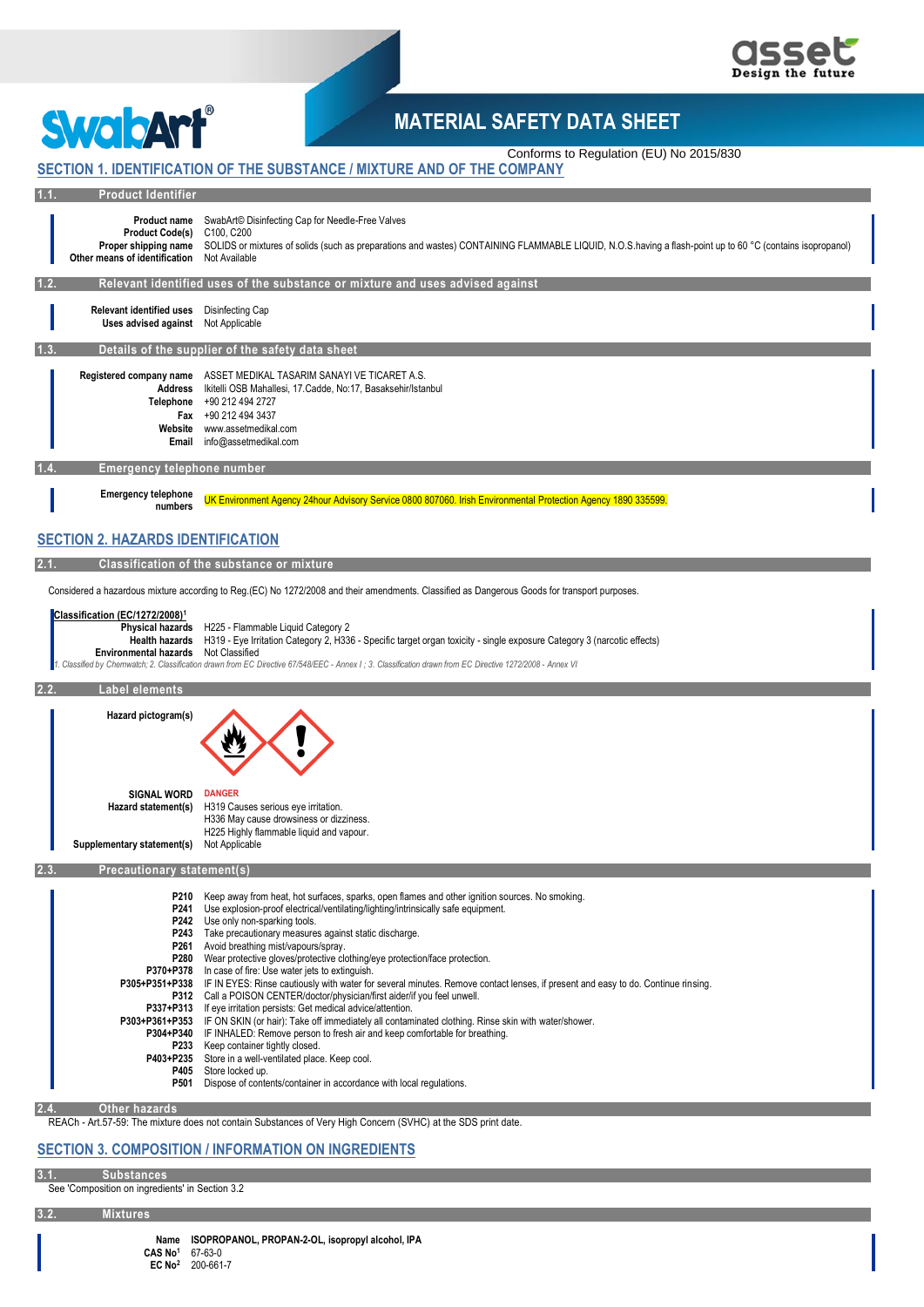

| Index No <sup>3</sup>                              | 603-117-00-0                                                                                                                                                                                |
|----------------------------------------------------|---------------------------------------------------------------------------------------------------------------------------------------------------------------------------------------------|
|                                                    | <b>REACH No<sup>4</sup></b> 01-2119457558-25-XXXX                                                                                                                                           |
| % [weight]                                         | 70                                                                                                                                                                                          |
| Classification (67/548/EEC or F: R11. Xi: R36. R67 |                                                                                                                                                                                             |
| 1999/45/EC)                                        |                                                                                                                                                                                             |
| <b>Classification (EC/1272/2008)</b>               | Flammable Liquid Category 2, H225                                                                                                                                                           |
|                                                    | Eye Irritation Category 2, H319                                                                                                                                                             |
|                                                    | Specific target organ toxicity - single exposure Category 3 (narcotic effects), H336 3                                                                                                      |
|                                                    | 1. Classified by Chemwatch; 2. Classification drawn from EC Directive 67/548/EEC - Annex I; 3. Classification drawn from EC Directive 1272/2008 - Annex VI 4. Classification drawn from C&L |

## **SECTION 4. FIRST AID MEASURES**

| 4.1. | Description of first aid measures |                                                                                                                                                                                                                                                                                                                                                                                                                                                                                        |
|------|-----------------------------------|----------------------------------------------------------------------------------------------------------------------------------------------------------------------------------------------------------------------------------------------------------------------------------------------------------------------------------------------------------------------------------------------------------------------------------------------------------------------------------------|
|      | Inhalation<br>Ingestion           | Move affected person to fresh air at once.<br>Unlikely route of exposure. However, in the event of ingesting liquid: Rinse mouth thoroughly                                                                                                                                                                                                                                                                                                                                            |
|      |                                   | with water. Do not induce vomiting. Place unconscious person on the side in the recovery<br>position and ensure breathing can take place.                                                                                                                                                                                                                                                                                                                                              |
|      | <b>Skin contact</b>               | Safe for use on unbroken skin. In the unlikely event of irritation cease use and seek medical advice.<br>Flush skin and hair with running water (and soap if available).                                                                                                                                                                                                                                                                                                               |
|      |                                   | Eye contact Wash out immediately with fresh running water.<br>Ensure complete irrigation of the eye by keeping eyelids apart and away from eye and moving the eyelids by occasionally lifting the upper and lower lids. Seek medical<br>attention without delay; if pain persists or recurs seek medical attention.<br>Removal of contact lenses after an eye injury should only be undertaken by skilled personnel. If fumes, aerosols or combustion products are inhaled remove from |
|      |                                   | contaminated area.                                                                                                                                                                                                                                                                                                                                                                                                                                                                     |

**5.1. Most important symptoms and effects, both acute and delayed** See Section 11

**5.2. Indication of any immediate medical attention and special treatment needed**

For acute or short term repeated exposures to isopropanol:

Rapid onset respiratory depression and hypotension indicates serious ingestions that require careful cardiac and respiratory monitoring together with immediate intravenous access. Rapid absorption precludes the usefulness of emesis or lavage 2 hours post-ingestion. Activated charcoal and cathartics are not clinically useful. Ipecac is most useful when given 30 mins.postingestion.

There are no antidotes.

Management is supportive. Treat hypotension with fluids followed by vasopressors.

Watch closely, within the first few hours for respiratory depression; follow arterial blood gases and tidal volumes.

Ice water lavage and serial haemoglobin levels are indicated for those patients with evidence of gastrointestinal bleeding.

## **SECTION 5. FIREFIGHTING MEASURES**

#### **5.1. Extinguishing media**

|                                                  | Suitable extinguishing media Extinguish with alcohol stable foam, carbon dioxide, dry powder, water spray or fog                                                                                                                                                                                                                                                                                                                                                                                                                                                                                                                                                                                               |
|--------------------------------------------------|----------------------------------------------------------------------------------------------------------------------------------------------------------------------------------------------------------------------------------------------------------------------------------------------------------------------------------------------------------------------------------------------------------------------------------------------------------------------------------------------------------------------------------------------------------------------------------------------------------------------------------------------------------------------------------------------------------------|
|                                                  | 5.2. Special hazards arising from the substrate or mixture                                                                                                                                                                                                                                                                                                                                                                                                                                                                                                                                                                                                                                                     |
|                                                  | Fire Incompatibility Avoid contamination with oxidising agents i.e. nitrates, oxidising acids, chlorine bleaches, pool chlorine etc.as ignition may result                                                                                                                                                                                                                                                                                                                                                                                                                                                                                                                                                     |
| 5.3. Advice for firefighters                     |                                                                                                                                                                                                                                                                                                                                                                                                                                                                                                                                                                                                                                                                                                                |
| <b>Protective actions during</b><br>firefighting | Alert Fire Brigade and tell them location and nature of hazard. Wear positive-pressure self-contained breathing apparatus (SCBA) and appropriate protective<br>clothing<br>Control run-off water by containing and keeping it out of sewers and watercourses. Fight fire from a safe distance, with adequate cover.<br>If safe, switch off electrical equipment until vapour fire hazard removed. Use water delivered as a fine spray to control fire and cool adjacent area. Avoid spraying<br>water onto liquid pools.<br>DO NOT approach containers suspected to be hot.<br>Cool fire exposed containers with water spray from a protected location. If safe to do so, remove containers from path of fire. |
| <b>Fire/Explosion Hazard</b>                     | Combustible.<br>Slight fire hazard when exposed to heat or flame.<br>Heating may cause expansion or decomposition leading to violent rupture of containers. On combustion, may emit toxic fumes of carbon monoxide (CO).<br>May emit acrid smoke.<br>Mists containing combustible materials may be explosive.<br>Combustion products include:<br>carbon dioxide (CO2)<br>other pyrolysis products typical of burning organic material.<br><b>WARNING:</b> Long standing in contact with air and light may result in the formation of potentially explosive peroxides.                                                                                                                                          |

## **SECTION 6. ACCIDENTAL RELEASE MEASURES**

**6.1. Personal precautions, protective equipment and emergency procedures** Wear protective clothing as described in Section 8 of this safety data sheet.

**6.2. Environmental precautions**

See section 12. Spillages or uncontrolled discharges into watercourses must be reported immediately to the Environmental Agency or other appropriate regulatory body. Avoid discharge into drains.

**6.3. Methods and material for containment and cleaning up**

| With clean shovel (preferably non-sparking) place material into clean, dry container and cover loosely. Move containers from spill area. |
|------------------------------------------------------------------------------------------------------------------------------------------|
|                                                                                                                                          |
|                                                                                                                                          |
|                                                                                                                                          |
|                                                                                                                                          |
|                                                                                                                                          |

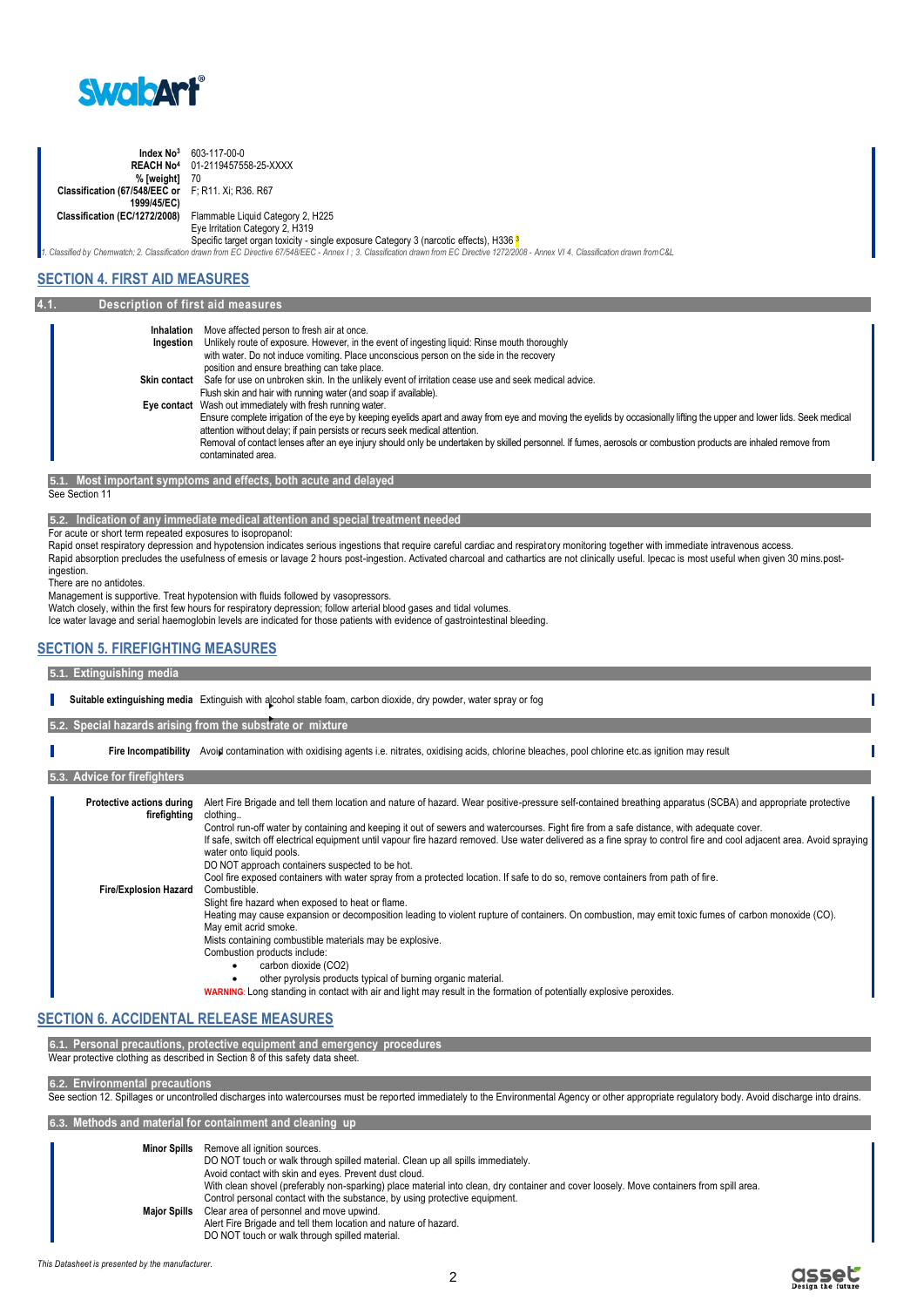

Control personal contact with the substance, by using protective equipment. Prevent, by any means available, spillage from entering drains or water course. No smoking, naked lights or ignition sources. Increase ventilation. Stop leak if safe to do so.

Contain or cover with sand, earth or vermiculite.

Use only spark-free shovels and explosion proof equipment. Collect recoverable product into labelled containers for recycling. Collect solid residues and seal in labelled drums for disposal.

Wash area with water and dike for later disposal; prevent runoff into drains.

After clean up operations, decontaminate and launder all protective clothing and equipment before storing and re-using. If contamination of drains or waterways occurs, advise emergency services.

**6.4. Reference to other sections**

Personal Protective Equipment advice is contained in Section 8 of the SDS.

## **SECTION 7. SECTION 7 HANDLING AND STORAGE**

#### **7.1. Precautions for safe handling**

| Safe handling      | Avoid all personal contact, including inhalation.                                                                                                           |
|--------------------|-------------------------------------------------------------------------------------------------------------------------------------------------------------|
|                    | DO NOT enter confined spaces until atmosphere has been checked.                                                                                             |
|                    | Avoid smoking, naked lights or ignition sources.                                                                                                            |
|                    | When handling, DO NOT eat, drink or smoke. Avoid contact with incompatible materials.                                                                       |
|                    | Keep containers securely sealed when not in use. Avoid physical damage to containers.                                                                       |
|                    | Observe manufacturer's storage and handling recommendations contained within this SDS.                                                                      |
| Fire and explosion | See section 5                                                                                                                                               |
| protection         |                                                                                                                                                             |
| Other information  | Store in an indoor fireproof cabinet or in a room of noncombustible construction. Provide adequate portable fire-extinguishers in or near the storage area. |
|                    | Protect containers against physical damage and check regularly for leaks. Store away from incompatible materials in a cool, dry, well ventilated area.      |
|                    | Protect containers from exposure to weather and from direct sunlight                                                                                        |
|                    |                                                                                                                                                             |

#### **7.2. Conditions for safe storage, including any incompatibilities**

| Storage precautions     | Keep only in the original container in a cool, well-ventilated place. Keep container tightly closed. Keep away from oxidising materials, heat and flames.                                                                                                                                                                                                                                                                                                                                                                                                                                                                                                                                                                                                                                                                                                                                                                                                                                              |
|-------------------------|--------------------------------------------------------------------------------------------------------------------------------------------------------------------------------------------------------------------------------------------------------------------------------------------------------------------------------------------------------------------------------------------------------------------------------------------------------------------------------------------------------------------------------------------------------------------------------------------------------------------------------------------------------------------------------------------------------------------------------------------------------------------------------------------------------------------------------------------------------------------------------------------------------------------------------------------------------------------------------------------------------|
| Storage incompatibility | Isopropanol:                                                                                                                                                                                                                                                                                                                                                                                                                                                                                                                                                                                                                                                                                                                                                                                                                                                                                                                                                                                           |
|                         | - forms ketones and unstable peroxides on contact with air or oxygen; the presence of ketones especially methyl ethyl ketone (MEK, 2-butanone) will<br>accelerate the rate of peroxidation                                                                                                                                                                                                                                                                                                                                                                                                                                                                                                                                                                                                                                                                                                                                                                                                             |
|                         | - reacts violently with strong oxidisers, powdered aluminium (exothermic), crotonaldehyde, diethyl aluminium bromide (ignition), dioxygenyl tetrafluoroborate<br>(ignition/ ambient temperature), chromium trioxide (ignition), potassium-tert-butoxide (ignition), nitroform (possible explosion), oleum (pressure increased in<br>closed container), cobalt chloride, aluminium triisopropoxide, hydrogen plus palladium dust (ignition), oxygen gas, phosgene, phosgene plus iron salts<br>(possible explosion), sodium dichromate plus sulfuric acid (exothermic/incandescence), triisobutyl aluminium<br>- reacts with phosphorus trichloride forming hydrogen chloride gas                                                                                                                                                                                                                                                                                                                       |
|                         | - reacts, possibly violently, with alkaline earth and alkali metals, strong acids, strong caustics, acid anhydrides, halogens, aliphatic amines, aluminium<br>isopropoxide, isocyanates, acetaldehyde, barium perchlorate (forms highly explosive perchloric ester compound), benzoyl peroxide, chromic acid, dialkylzincs,<br>dichlorine oxide, ethylene oxide (possible explosion), hexamethylene diisocyanate (possible explosion), hydrogen peroxide (forms explosive compound),<br>hypochlorous acid, isopropyl chlorocarbonate, lithium aluminium hydride, lithium tetrahydroaluminate, nitric acid, nitrogen dioxide, nitrogen tetraoxide<br>(possible explosion), pentafluoroquanidine, perchloric acid (especially hot), permonosulfuric acid, phosphorus pentasulfide, tangerine oil, triethylaluminium,<br>triisobutylaluminium, trinitromethane<br>- attacks some plastics, rubber and coatings<br>- reacts with metallic aluminium at high temperature may generate electrostatic charges |

**7.3. Specific end use(s)** See section 1.2

## **SECTION 8. SECTION 8 EXPOSURE CONTROLS / PERSONAL PROTECTION**

#### **8.1. Control parameters**

If a component is disclosed in section 3 but does not appear in the table below, an occupational exposure limit is not available for the component.

|                                  | ISOPROPANOL (CAS: 67-63-0)                                                       |
|----------------------------------|----------------------------------------------------------------------------------|
| Derived no effect level (DNEL)   | Professional - Dermal: 1 d Chronic effects: 888 mg/kg                            |
|                                  | Professional - Inhalation; Chronic effects: 500 mg/m <sup>3</sup>                |
| Predicted no effect level (PNEC) | - Fresh water; 140.9 mg/l                                                        |
|                                  | - Marine water; 140.9 mg/l                                                       |
|                                  | - Sediment (Freshwater); 552 mg/kg                                               |
|                                  | - Sediment (Marinewater); 552 mg/kg                                              |
|                                  | - Soil: 28 ma/ka                                                                 |
| Occupational exposure limits     | Workplace Exposure Limits (WELs):                                                |
| (OEL)                            | - Long-term exposure limit (8-hour TWA): WEL 400 ppm 999 mg/m <sup>3</sup>       |
|                                  | - Short-term exposure limit (15-minute STEL): WEL 500 ppm 1250 mg/m <sup>3</sup> |
|                                  | - Peak: Not Available                                                            |
| <b>Emergency limits</b>          | TEEL: 1400 ppm; TEEL-2: 2000 ppm; TEEL-3: 12000 ppm                              |
|                                  | Original IDLH: 12,000 ppm; Revised IDLH:2,000 [LEL] ppm                          |
| <b>Material data</b>             | Odour Threshold Value: 3.3 ppm (detection), 7.6 ppm (recognition)                |
| TWA: Time-Weighted-Average       |                                                                                  |

Exposure at or below the recommended isopropanol TLV-TWA and STEL is thought to minimise the potential for inducing narcotic effects or significant irritation of the eyes or upper respiratory tract. It is believed, in the absence of hard evidence, that this limit also provides protection against the development of chronic health effects. The limit is intermediate to that set for ethanol, which is less toxic, and n-propyl alcohol, which is more toxic, than isopropanol

#### **8.2. Exposure controls**

8.2.1. Appropriate engineering Use general dilution ventilation and/or local exhaust ventilation to control airborne exposures to below relevant Exposure limit value. **controls** Ensure that eyewash stations and safety showers are proximal to the work-station location.

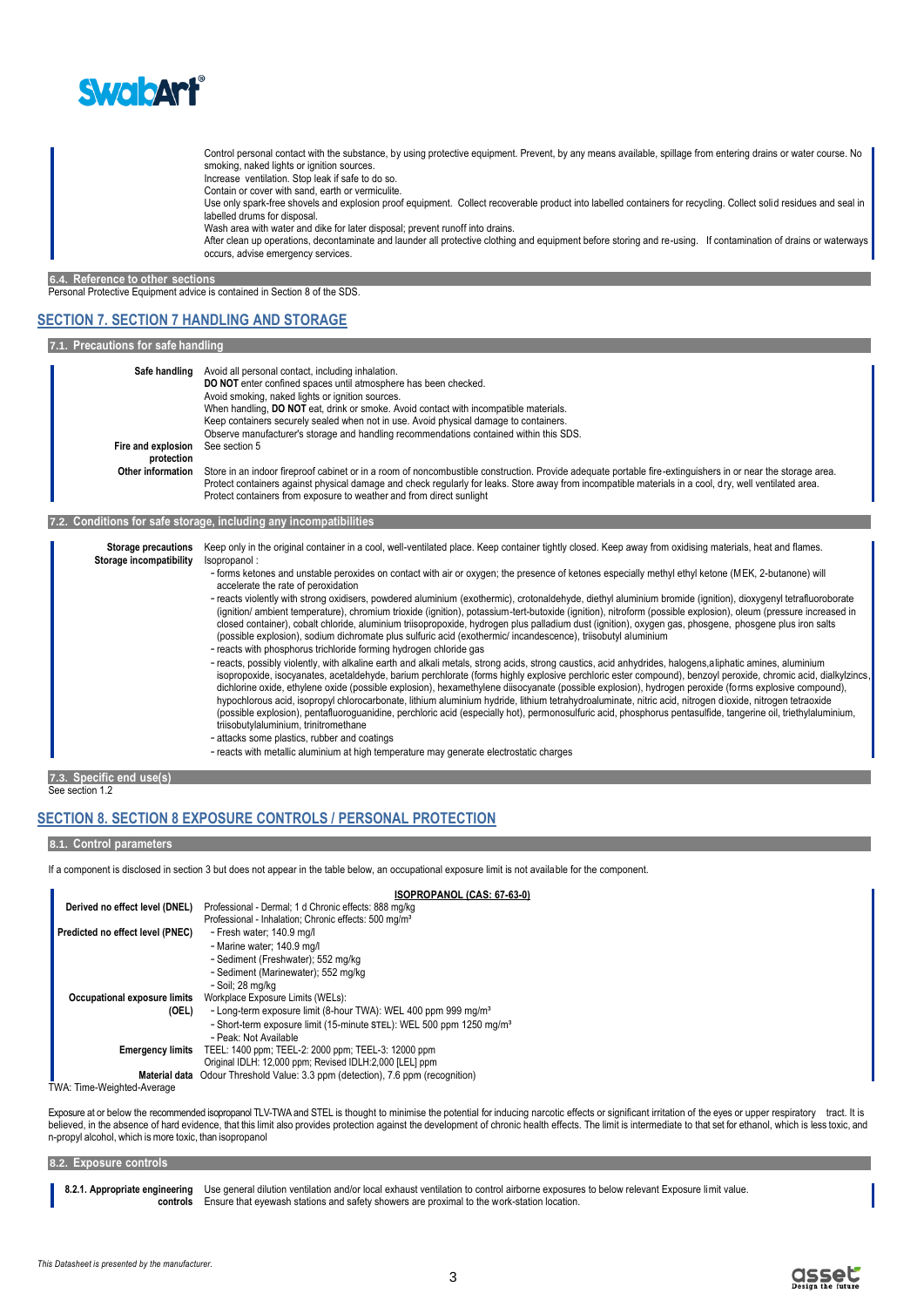

8.2.2. Personal protection (PPE) Based on the exposure assessment select and use eye/face protection. Indirect vented goggles use is recommended. Contact lenses may pose a special hazard; soft contact lenses may absorb and concentrate irritants. Lens should be removed at the first signs of eye redness or irritation - lens should be removed in a clean environment only after workers have washed hands thoroughly No chemical protective gloves are required.

Based on the exposure assessment select and use a respirator. Half or full face piece air-purifying respirator suitable for organic vapors and particulates is recommended. See section 12

**8.2.3 Environmental exposure controls**

**Thermal hazards** Not Available

## **SECTION 9. PHYSICAL AND CHEMICAL PROPERTIES**

**9.1. Information on basic physical and chemical properties**

**Physical state** Plastic cap with IPA; Liquid (IPA) **Odour, Color, Grade** IPA is a colorless clear liquid, with **Vapor Density** 2.1 *Ref Std:AIR=1 Ability in Water* Miscible

**Odour threshold** Not Available **Color Color Science II Color Color Science I Color Color Science I Color Color Science I Color Color Science I Color Color Color Color Color Color Color Color Color Color Colo Boiling Point 82.8 °C** (IPA) **Auto-ignition temperature** 31.8 °C (IPA) **Auto-ignition temperature** 39

**philopheric contract the contract of the Relative density (Water = 1)** 0.877<br>Melting Point Not Applicable **Relative density (Water 1)** 0.057<br>**Partition coefficient n-octanol / water** 0.05 **Melting Point** Not Applicable **Partition coefficient n-octanol / water** 0.05 **Partition coefficient n-octanol / water** 0.05 **Partition coefficient n-octanol / water** 0.05 **Partition coefficient n-octanol / water** 0.99 °C **Flash point** 18.3 °C (IPA) **Decomposition temperature** Not Available<br>**Viscosity** 2.2 cst (IPA) **Decomposition temperature** Not Applicable **Video (IPA) Flammability (solid, gas)** Not **Flammability (solid, gas)** Not **Flammability (solid, gas)** Not **Flammability (solid, gas)** Not **Flammability (solid, gas)** Not **Flammability** (solid, gas) **Evaporation rate** 1.7 (IPA) **Flammable Limits(LEL)** 2 %<br> **Vapor Pressure** 32.4 mmHg @ 68 °F (IPA) **Flammable Limits(LEL)** 2 % **Flammable Limits(UEL)** 12.7 % 12.4 mmHg @ 68 °F (IPA) **Flammable Limits(UEL)** 12.7 %<br>2.1 *Ref Std:* AlR=1 **Flammable Limits(UEL)** 12.7 % **Solubility in Water** Miscible **Solubility- non-water** Moderate

#### **9.2. Other information** Not Available

## **SECTION 10. STABILITY AND REACTIVITY**

**10.1.Reactivity** See section 7.2<br>**10.2. Chemical stability** Unstable in the 1 **10.2. Chemical stability** Unstable in the presence of incompatible materials. Product is considered stable. Hazardous polymerisation will not occur. **10.3. Possibility of hazardous reactions** See section 7.2 **10.4. Conditions to avoid** See section 7.2 **10.5. Incompatible materials 10.6. Hazardous decomposition products** See section 5.3

## **SECTION 11. TOXICOLOGICAL INFORMATION**

**11.1. Information on toxicological effects Inhaled** The material is not thought to produce adverse health effects or irritation of the respiratory tract (as classified by EC Directives using animal models). Inhalation of vapours may cause drowsiness and dizziness. This may be accompanied by narcosis, reduced alertness, loss of reflexes, lack of coordination and vertigo. The odour of isopropanol may give some warning of exposure, but odour fatigue may occur. Inhalation of isopropanol may produce irritation of the nose and throat with sneezing, sore throat and runny nose. The effects in animals subject to a single exposure, by inhalation, included inactivity or anaesthesia and histopathological changes in the nasal canal and auditory canal. **Ingestion** The material has **NOT** been classified by EC Directives or other classification systems as 'harmful by ingestion'. Gastrointestinal tract discomfort may produce nausea and vomiting. In an occupational setting however, ingestion of insignificant quantities is not thought to be cause for concern. Following ingestion, a single exposure to isopropyl alcohol produced lethargy and non-specific effects such as weight loss and irritation. Ingestion of near-lethal doses of isopropanol produces histopathological changes of the stomach, lungs and kidneys, incoordination, lethargy, gastrointestinal tract irritation, and inactivity or anaesthesia. Swallowing 10 ml. of isopropanol may cause serious injury; 100 ml. may be fatal if not promptly treated. The adult single lethal doses is approximately 250 ml. Ingestion may cause nausea, vomiting, and diarrhoea. There is evidence that a slight tolerance to isopropanol may be acquired. **Skin Contact** The material is not thought to produce adverse health effects or skin irritation following contact (as classified by EC Directives using animal models). Open cuts, abraded or irritated skin should not be exposed to this material. **Eye** Repeated or prolonged eye contact may cause inflammation characterised by temporary redness (similar to windburn) of the conjunctiva (conjunctivitis); temporary impairment of vision and/or other transient eye damage/ulceration may occur. Isopropanol vapour may cause mild eye irritation at 400 ppm. Splashes may cause severe eye irritation, possible corneal burns and eye damage. Eye contact may cause tearing or blurring of vision. **Chronic** Long-term exposure to the product is not thought to produce chronic effects adverse to health (as classified by EC Directives using animal models). Long term or repeated ingestion exposure of isopropanol may produce incoordination, lethargy and reduced weight gain. Repeated inhalation exposure to isopropanol may produce narcosis, incoordination and liver degeneration **Disinfecting Cap** No data available<br>**ISODICALLY Isopropanol TOXICITY IRRITATION** Dermal (rabbit) LD50: 12800 mg/kg<sup>[2]</sup> Eye (rabbit): 10 mg - moderate Inhalation (rat) LC50:  $32000 \text{ ppm/8hr}^{[2]}$  Eye (rabbit): 100 mg - SEVERE Ingestion (rat) LD50: 5000 mg/kg[2] Eye (rabbit): 100mg/24hr-moderate Skin (rabbit): 500 mg - mild Acute toxicity: Isopropanol has a low order of acute toxicity. It is irritating to the eyes, but not to the skin. The material may cause skin irritation after prolonged or repeated exposure and may produce a contact dermatitis (nonallergic). This form of dermatitis is often characterised by skin redness (erythema) and swelling epidermis. The substance is classified by IARC as Group 3: NOT classifiable as to its carcinogenicity to humans. Evidence of carcinogenicity may be inadequate or limited in animal testing. 1. Value obtained from Europe ECHA Registered Substances - Acute toxicity 2.\* Value obtained from manufacturer's SDS. Unless otherwise specified data extracted from RTECS - Register of Toxic Effect of chemical Substances **Acute Toxicity** Data available but does not fill the criteria for classification **Carcinogenicity** Data Not Available to make classification **Ie to make classification<br>make classification** 

| Acute Toxicity                   | Data available but does not fill the criteria for classification | Carcinogenicity        | Data Not Available to make classific  |
|----------------------------------|------------------------------------------------------------------|------------------------|---------------------------------------|
| <b>Skin Irritation/Corrosion</b> | Data Not Available to make classification                        | Reproductivity         | Data Not Available to make classific  |
| Serious Eve Damage/Irritation    | Data available to make classification                            | STOT - Single Exposure | Data available to make classification |

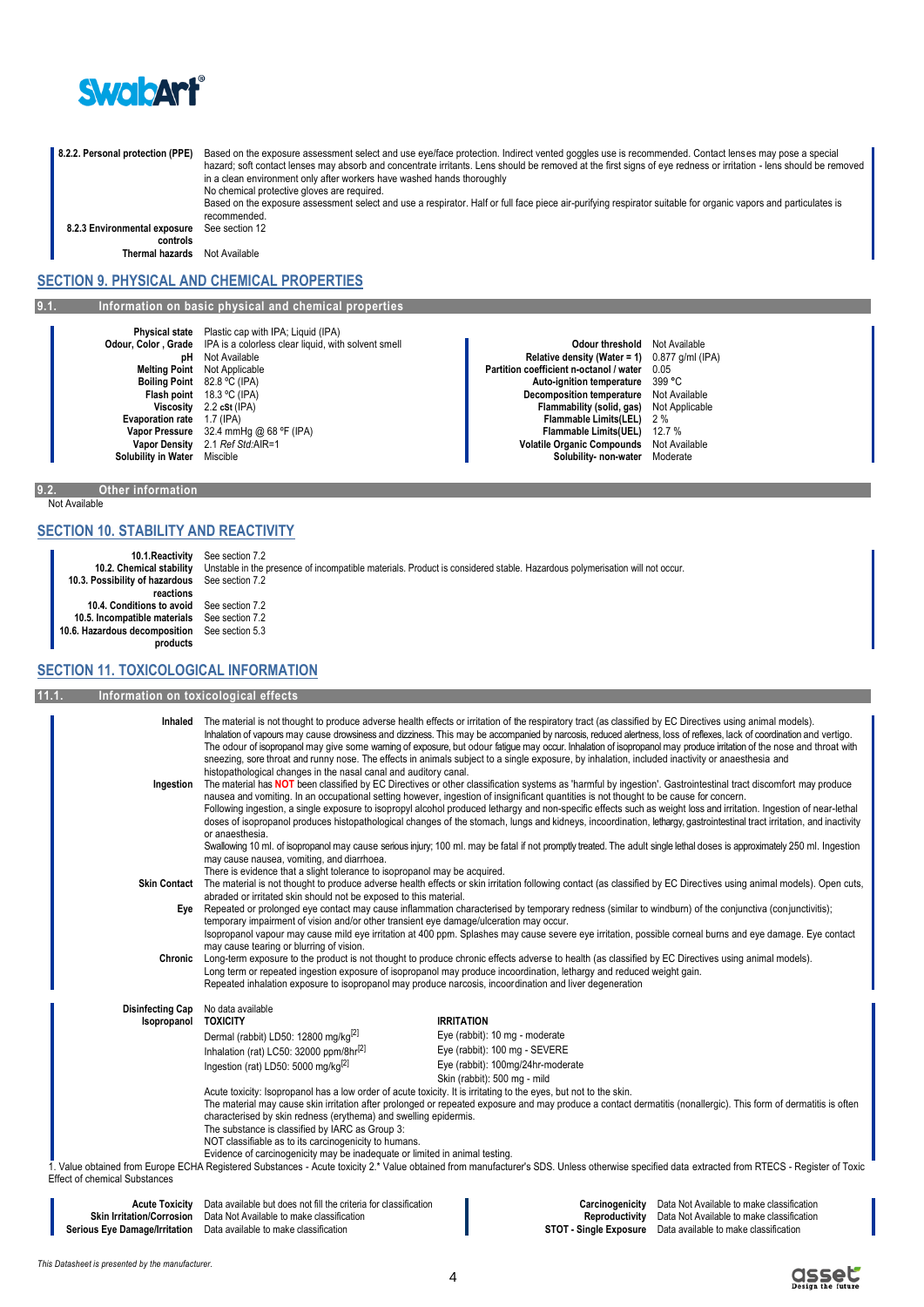

**Respiratory or Skin** 

**12.1. Toxicity**

## **Sensitisation** Data Not Available to make classification **STOT - Repeated Exposure** Data Not Available to make classification **Aspiration Hazard** Data Not Available to make classification

**SECTION 12. ECOLOGICAL INFORMATION**

| <b>Disinfecting Cap</b>                                                                                                                                                                                                                                                                                                                                                                                                     |                                                                           |                           |                               |                                           |                |
|-----------------------------------------------------------------------------------------------------------------------------------------------------------------------------------------------------------------------------------------------------------------------------------------------------------------------------------------------------------------------------------------------------------------------------|---------------------------------------------------------------------------|---------------------------|-------------------------------|-------------------------------------------|----------------|
|                                                                                                                                                                                                                                                                                                                                                                                                                             | <b>ENDPOINT</b>                                                           | <b>TEST DURATION (HR)</b> | <b>SPECIES</b>                | <b>VALUE</b>                              | <b>SOURCE</b>  |
|                                                                                                                                                                                                                                                                                                                                                                                                                             | Not Applicable                                                            | Not Applicable            | Not Applicable                | Not Applicable                            | Not Applicable |
| Isopropanol                                                                                                                                                                                                                                                                                                                                                                                                                 | LC50                                                                      | 96                        | Fish                          | 183.844ma/L                               | 3              |
|                                                                                                                                                                                                                                                                                                                                                                                                                             | <b>EC50</b>                                                               | 48                        | Crustacea                     | 12500mg/L                                 | 5              |
|                                                                                                                                                                                                                                                                                                                                                                                                                             | <b>EC50</b>                                                               | 96                        | Algae or other aquatic plants | 993.232mq/L                               | 3              |
|                                                                                                                                                                                                                                                                                                                                                                                                                             | <b>EC50</b>                                                               | 384                       | Crustacea                     | 42.389mg/L                                | 3              |
|                                                                                                                                                                                                                                                                                                                                                                                                                             | <b>NOEC</b>                                                               | 5760                      | Fish                          | $0.02$ mg/L                               | 4              |
| IPA has been shown to have a low order of acute aquatic toxicity. Bioconcentration of IPA in aquatic organisms is not expected to occur.<br>12.3. Toxicity To Plants<br>Toxicity of IPA to plants is expected to be low, based on a 7-day toxicity threshold value of 1,800 mq/L for a freshwater algae, and an EC50 value of 2,100 mq/L from a lettuce seed germination test.<br>DO NOT discharge into sewer or waterways. |                                                                           |                           |                               |                                           |                |
| 12.4. Persistence and degradability                                                                                                                                                                                                                                                                                                                                                                                         |                                                                           |                           |                               |                                           |                |
|                                                                                                                                                                                                                                                                                                                                                                                                                             | Ingredient: Isopropanol Persistence: Water/Soil LOW (Half-life = 14 days) |                           |                               | Persistence: Air LOW (Half-life = 3 days) |                |
| 12.5. Bioaccumulative potential                                                                                                                                                                                                                                                                                                                                                                                             |                                                                           |                           |                               |                                           |                |
| Ingredient: Isopropanol                                                                                                                                                                                                                                                                                                                                                                                                     | Bioaccumulation LOW (LogKOW = 0.05)                                       |                           |                               |                                           |                |
| 12.6. Mobility in soil                                                                                                                                                                                                                                                                                                                                                                                                      |                                                                           |                           |                               |                                           |                |
|                                                                                                                                                                                                                                                                                                                                                                                                                             |                                                                           |                           |                               |                                           |                |
|                                                                                                                                                                                                                                                                                                                                                                                                                             | Ingredient: Isopropanol Mobility HIGH (KOC = 1.06)                        |                           |                               |                                           |                |
| 12.7. Results of PBT and vPvB assessment                                                                                                                                                                                                                                                                                                                                                                                    |                                                                           |                           |                               |                                           |                |

No data available

## **SECTION 13. DISPOSAL CONSIDERATIONS**

**12.1. Waste treatment methods**

**Product /Packaging disposal** Dispose of contents/ container in accordance with the local/regional/national/international regulations. Recycle wherever possible. Consult manufacturer for recycling options or consult local or regional waste management authority for disposal if no suitable treatment or disposal facility can be identified. Dispose of by: burial in a land-fill specifically licensed to accept chemical and / or pharmaceutical wastes or Incineration in a licensed apparatus. Decontaminate empty containers. Observe all label safeguards until containers are cleaned and destroyed. EPA Hazardous Waste Number (RCRA): D001 (Ignitable) **Waste treatment options Sewage disposal options** Not Available

## **SECTION 14. TRANSPORT INFORMATION**

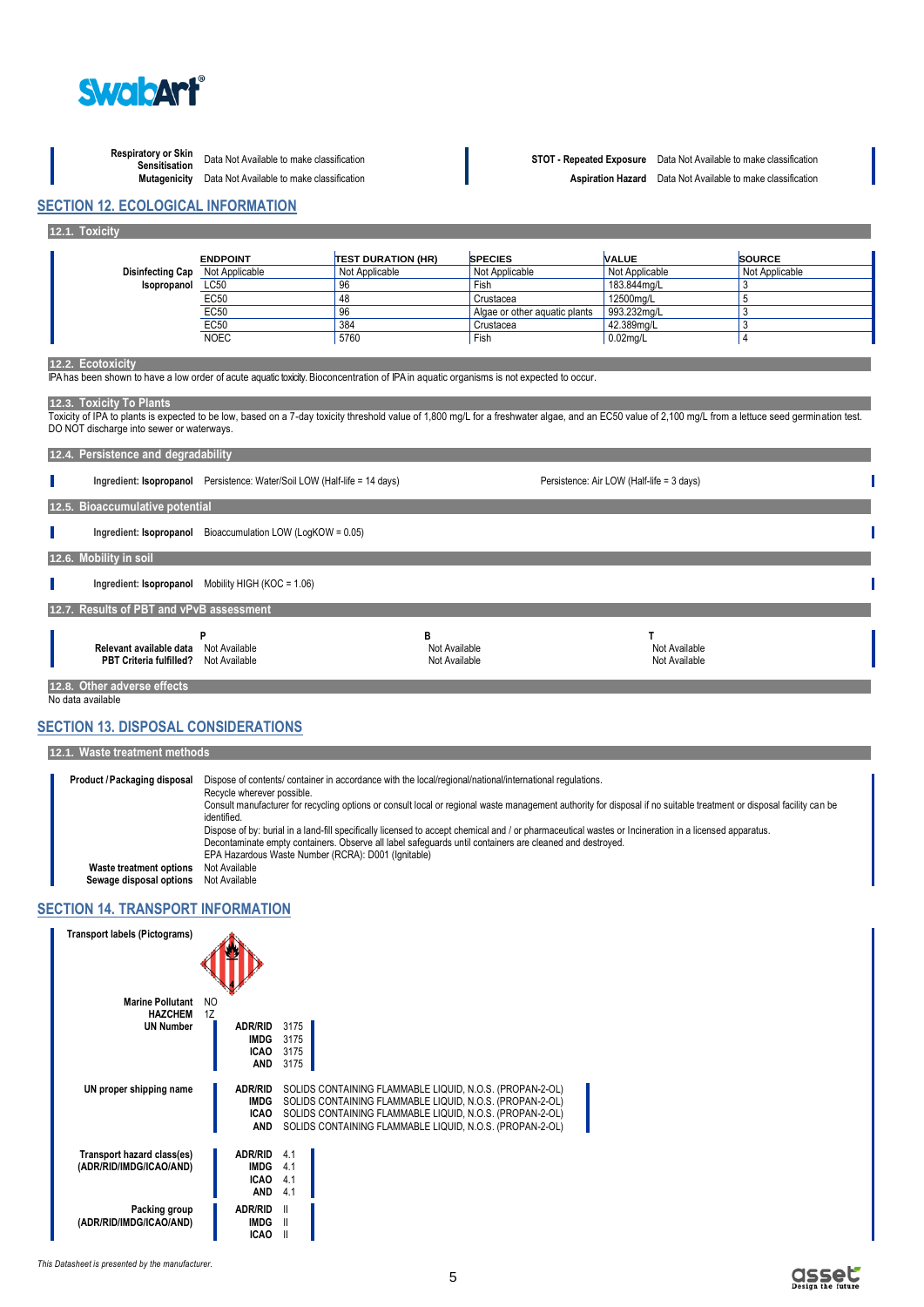

**AND** II Г **Special precautions for user EmS** F-A, S-I **ADR transport category** 2 **Emergency Action Code** 1Z<br> **Cation Number (ADR/RID)** 40 **Hazard Identification Number (ADR/RID)** 40<br>Tunnel restriction code **Tunnel restriction code Transport in bulk according to**  Not applicable

**Annex II of MARPOL and the IBC Code**

**SECTION 15. REGULATORY INFORMATION**

#### **15.1. Safety, health and environmental regulations / legislation specific for the substance or mixture**

EU REACH Regulation (EC) No 1907/2006 - Annex XVII - Restrictions on the manufacture, placing on the market and use of certain dangerous substances, mixtures and articles

European Union - European Inventory of Existing Commercial Chemical Substances (EINECS)

European Trade Union Confederation (ETUC) Priority List for REACH Authorisation International Agency for Research on Cancer (IARC) - Agents Classified by the IARC Monographs

European Union (EU) Annex I to Directive 67/548/EEC on Classification and Labelling of Dangerous Substances - updated by ATP: 31 European Customs Inventory of Chemical Substances ECICS (English) European Union (EU) Regulation (EC) No 1272/2008 on Classification, Labelling and Packaging of Substances and Mixtures - Annex VI

UK Workplace Exposure Limits (WELs)

This safety data sheet is in compliance with the following EU legislation and its adaptations - as far as applicable -: 98/24/EC, 92/85/EC, 94/33/EC, 91/689/EEC, 1999/13/EC, Commission Regulation (EU) 2015/830, Regulation (EC) No 1272/2008 and their amendments

#### **15.1. Chemical safety assessment**

No chemical safety assessment has been carried out. For further information please look at the Chemical Safety Assessment and Exposure Scenarios prepared by your Supply Chain if available.

### **15.2. ECHA SUMMARY**

(English)

| Ingredient                                         | <b>CAS</b> number                                                                                                                 | <b>Index No</b>                                    | <b>ECHA Dossier</b>                                                       |
|----------------------------------------------------|-----------------------------------------------------------------------------------------------------------------------------------|----------------------------------------------------|---------------------------------------------------------------------------|
| isopropanol                                        | 67-63-0                                                                                                                           | 603-117-00-0                                       | 01-2119457558-25-XXXX                                                     |
| <b>Harmonisation</b><br><b>C&amp;L Inventory</b> ) | <b>Hazard Class and Category Code(s)</b>                                                                                          | <b>Pictograms Signal Word Code(s)</b>              | <b>Hazard Statement Code(s)</b>                                           |
|                                                    | Flam.Liq. 2, Eye Irrit.2, STOT SE 3<br>Flam.Liq. 2, Eye Irrit.2, STOT SE 3, STOT SE 1, Repr.2, STOT                               | GHS07, GHS02, Dgr<br>GHS02, Dgr, GHS08, Wng, GHS03 | H225, H319, H336<br>H225, H319, H336, H335, H370, H340, H312, H302, H361, |
|                                                    | RE 2. Eve Irrit.2A<br>Hitamore to the Could The most moderate described in the moderation Could C. The most common described to a |                                                    | H373                                                                      |

*Harmonisation Code 1 = The most prevalent classification. Harmonisation Code 2 = The most severe classification*

| <b>National Inventory Status</b>          | <b>National Inventory Status</b>    |
|-------------------------------------------|-------------------------------------|
| Australia - AICS Y                        | <b>Japan - ENCS</b> N (isopropanol) |
| Canada - DSL Y                            | Korea - KECI                        |
| Canada - NDSL N (isopropanol)             | New Zealand - NZIoC Y               |
| China - IECSC Y                           | Philippines - PICCS Y               |
| Europe - EINEC / ELINCS / NLP Y           | USA-TSCA Y                          |
| $V = All inardients are on the invantory$ |                                     |

*Y = All ingredients are on the inventory N = Not determined or one or more ingredients are not on the inventory and are not exempt from listing(see specific ingredients in brackets)*

## **SECTION 16. OTHER INFORMATION**

### **16.1. Full text Risk and Hazard codes**

- **H302** Harmful if swallowed.
- **H312** Harmful in contact with skin.
- **H335** May cause respiratory irritation.<br>**H340** May cause genetic defects
- **H340** May cause genetic defects.<br>**H361** Suspected of damaging fer **H361** Suspected of damaging fertility or the unborn child.<br>**H370** Causes damage to organs.
- 
- **H370** Causes damage to organs.<br>**H373** May cause damage to orga May cause damage to organs through prolonged or repeated exposure.
- For detailed advice on Personal Protective Equipment, refer to the following EU CEN Standards:
- EN 166 Personal eye-protection
- EN 340 Protective clothing
- EN 374 Protective gloves against chemicals and micro-organisms
- EN 13832 Footwear protecting against chemicals
- EN 133 Respiratory protective devices

#### **16.2. Definitions and abbreviations**

- (EC) No.1272/2008 : EU Regulation on Classification, Labelling and Packaging of Substances and Mixtures.
- PC-TWA: Permissible Concentration-Time Weighted Average
- PC-STEL: Permissible Concentration-Short Term Exposure Limit
- IARC: International Agency for Research on Cancer
- TEEL: Temporary Emergency Exposure Limit。
- IDLH: Immediately Dangerous to Life or Health Concentrations Level
- TLV: Threshold Limit Value
- vPvB Very Persistent, Very bioaccumulative.
- PBT Persistent, Bioaccumulative & Toxic.
- REACH Registration, Evaluation, Authorization & restriction of Chemicals (Regulation EC 1907/2006).
- DNEL Derived No Effect Limit.
- PNEC Predicted No Effect Concentration.



Other information

#### Only trained personnel should use this material. This document is a Safety Data Sheet, NOT a CoSHH assessment. It is the customer's responsibility to conduct a full CoSHH assessment, taking into account the information held within this document along with other local factors considered in a risk assessment. The Risk and Hazard statements listed below are the full text of abbreviations used in this document. They are not the final classification, for this refer to section 2